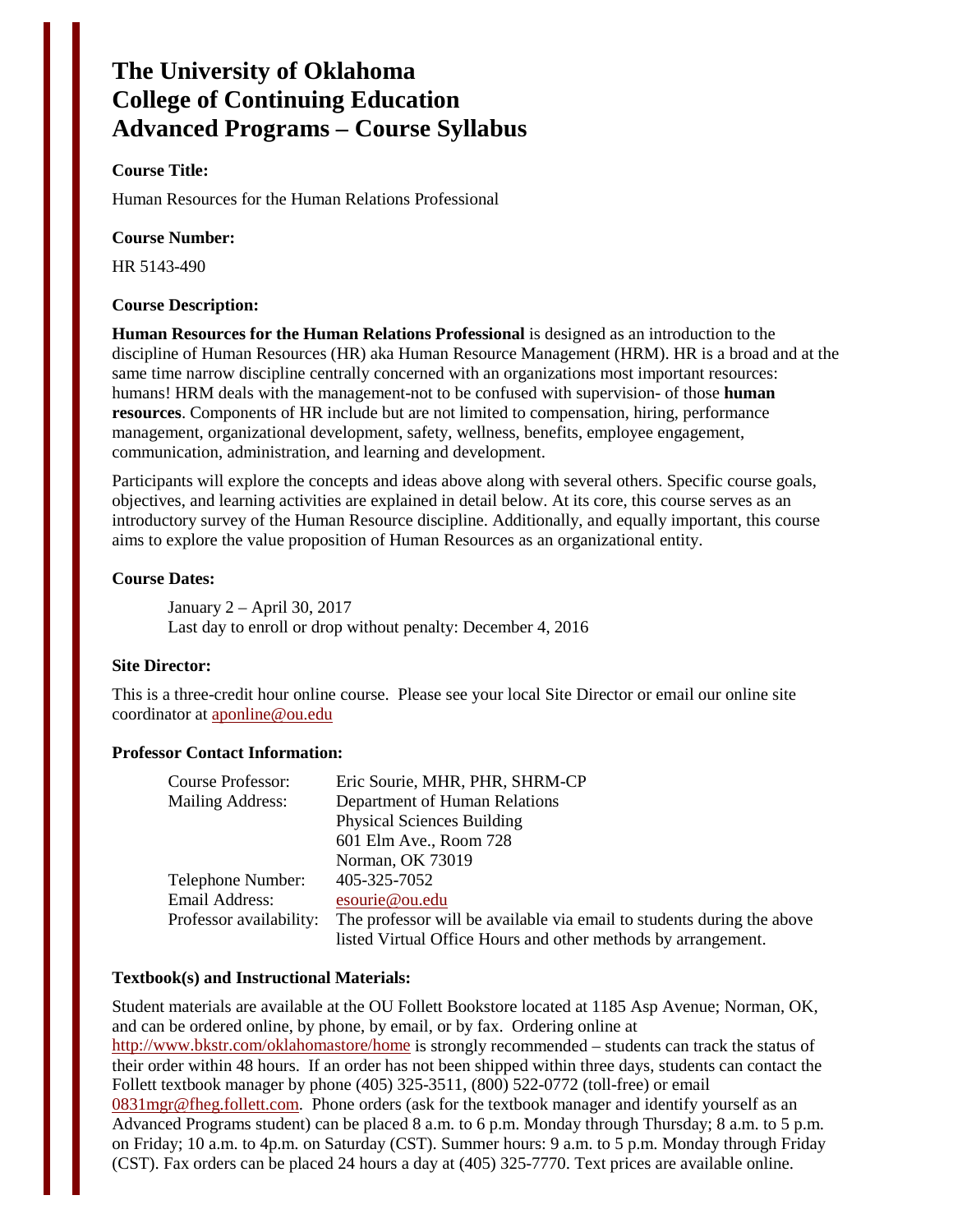- 1. Ulrich, D., & Brockbank, W. (2005). *The HR value proposition*. Boston, MA: Harvard Business School Press. ISBN 9781591397076.
- 2. Noe, R.A., Hollenbeck, J.R., Gerhart, B., & Wright, P.M. (2016). *Fundamentals of human resource management* (6<sup>th</sup> ed.). New York, NY: McGraw-Hill. ISBN 9780077718367.
- 3. As relevancy allows, additional readings and other useful learning activities will be placed on Desire 2 Learn (D2L). Access D2L at [http://learn.ou.edu;](http://learn.ou.edu/) enter your OU NetID and password, and select course to access material. Please contact your local Site Director if you require assistance.

Note: Follett is the Advanced Programs contractual textbook provider. Should text changes become necessary after publication of the course syllabus, Advanced Programs will facilitate text returns/refunds only for texts purchased through Follett.

# **Additional Support for Learning:**

- The following resources and websites will be essential to your success. They will be referenced throughout the course. In addition, they will be invaluable reference and research resources.
	- o Society for Human Resource Management (SHRM)- [www.shrm.org](http://www.shrm.org/)
	- o College and University Professional Association for Human Resources (CUPA-HR) [www.cupahr.org](http://www.cupahr.org/)
	- o Association for Talent Development (ATD)- [www.atd.org](http://www.atd.org/)
	- o Equal Employment Opportunity Commission (EEOC)- [www.eeoc.gov](http://www.eeoc.gov/)
	- o Bureau of Labor Statistics- [www.bls.gov](http://www.bls.gov/)
- The following are excellent writing resources. Visiting and familiarizing yourself with them is strongly recommended.
	- o Purdue Online Writing Lab<https://owl.english.purdue.edu/owl/>
	- o OU Writing Cente[r www.ou.edu/writingcenter.html](http://www.ou.edu/writingcenter.html)
	- o American Psychological Association (for APA format assistance[\) www.apastyle.org](http://www.apastyle.org/)
	- o Chicago Manual of Style Online (for Chicago Style formatting) [www.chicagomanualofstyle.org](http://www.chicagomanualofstyle.org/)

#### **Course Goals:**

The overarching goal of Human Resources for the Human Relations Professional is to introduce students to the breadth and depth of the Human Resources discipline. More specifically, course goals are as follows:

- Introduce students to the breadth and depth of Human Resources.
- Examine the role of Human Resources.
- Explore Human Resources' value proposition.
- Examine the relationship between Human Resources and Human Relations.

## **Learning Outcomes:**

The number of potential learning outcomes for this course is countless. Nevertheless, the following serve as primary learning outcomes:

- 1. Explain foundational Human Resource terminology, concepts, theories, and principles.
- 2. Discuss the role of the various functional areas within Human Resources.
- 3. Articulate in detailed and specific terms the value HR can offer organizations.
- 4. Identify emerging issues and trends in the Human Resource landscape.
- 5. Discuss HR's future; both opportunities for growth and challenges to its' existence.
- 6. Describe some of the competencies necessary for effective Human Resource professionals.
- 7. Discuss both orally and in writing HR issues, principles, and concepts using generally accepted HR terminology.

# **Expectations:**

Students are expected to be active participants in the course. This expectation is amplified due to the online course delivery. Student participation in course discussions is expected to be intentional and based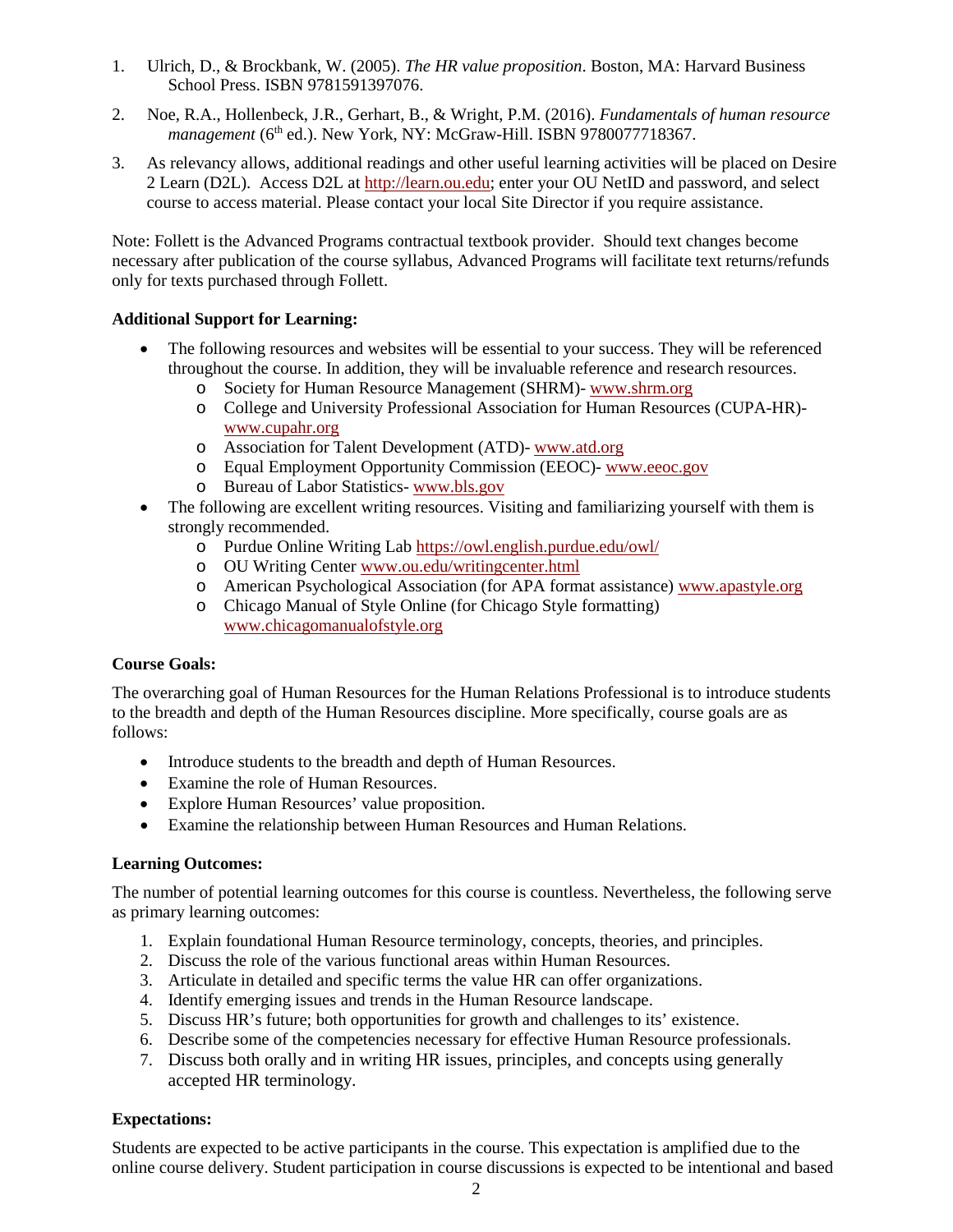on critical reflection of the readings and the students own research. Students are expected to come to each discussion prepared; having read the assigned readings.

# **OU Email:**

All official correspondence from distance learning instructors will be sent only to students' ou.edu address.

# **Online Orientation:**

The College of Arts and Sciences offers an online orientation for students who are enrolled in online or blended courses. The purpose of the orientation is to ensure that students are well prepared both technically and practically to take online courses. The orientation can be found on their website at: <http://www.ou.edu/content/cas/online/student-online-orientation.html>

The College of Arts and Sciences Online and Academic Technology Services office is here to assist you with any questions, problems, or concerns you may have. For assistance visit their website at <http://www.ou.edu/content/cas/online/student-information.html>or contact them by telephone at: (405) 325-5854 or email: [casonline@ou.edu](mailto:casonline@ou.edu)

#### **Assignments, Grading, and Due Dates:**

# **Learning Activities and Assignments:**

A variety of learning activities and assessments will be utilized. Among the activities utilized include assigned readings, class discussions, reflection papers, case studies, videos, and multimedia presentations.

# **Participation/Discussions:**

This course is centered on the critical analysis and exchange of ideas, theories, and concepts. As such, your participation in class and group discussions is paramount. Discussions will be based on assigned readings and any other learning activities utilized. During discussions you must **post at least one original statement and then comment or reply to at least two other posts by your classmates.** Both your original comment and replies must be complete thoughts. For example, yes and no replies will not be counted as your comments. Original posts should be centered in your analysis of the readings, videos, etc.… You can present questions as your original post. However, those should be accompanied by some analysis with your question e.g., why you are asking the question. I will participate in the discussions as well.

Discussion will occur each week unless otherwise noted. Discussions will be released in D2L each Monday at 12:05 AM and remain open until Sunday night at 11:55 PM. Missing a discussion results in a forfeiture of points. Discussion forums in D2L will house the discussions. **(10 points each)**

#### **Group Discussion/Assignments:**

Periodically throughout the semester, students may work in groups during class. The groups may analyze case studies, videos, or other discussion questions designed to examine and analyze an issue. The group work may also be used to facilitate broader course discussion. Discussions will be released in D2L each Monday at 12:05 AM and remain open until Sunday night at 11:55 PM. Missing a discussion results in a forfeiture of points. Discussion forums in D2L will house the discussions. **(10 points each).**

#### **Self-Assessments:**

Occasionally, students will be assigned self-assessments. These are designed to assist students in assessing their grasp of the course content or specific skills, knowledge, abilities, and competencies. When assigned, self-assessments will be released in D2L each Monday at 12:05 AM and remain open until Sunday night at 11:55 PM. Missing a discussion results in a forfeiture of points. Discussion forums in D2L will house the discussions. **(10 points each).**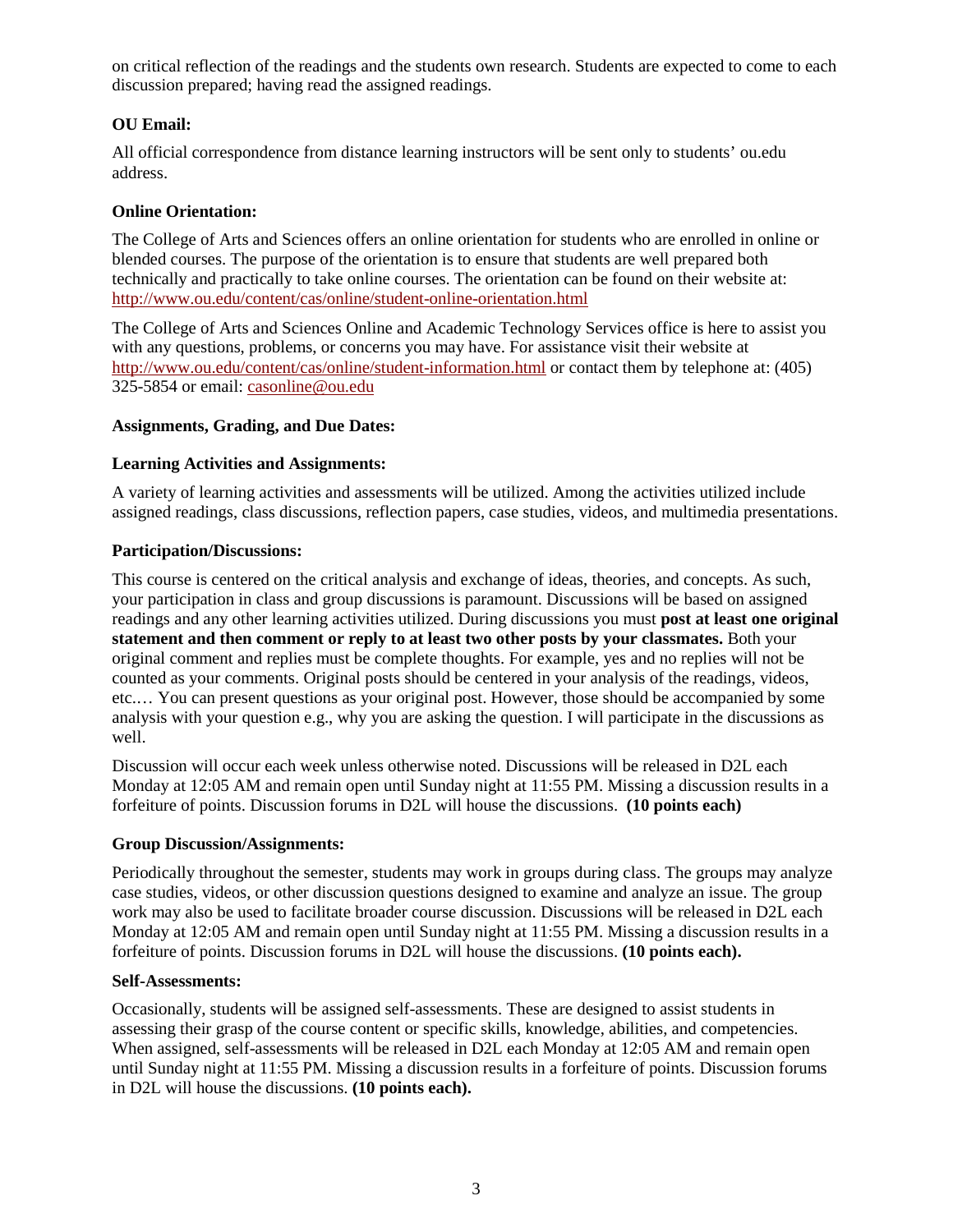## **HR Value Proposition Reflection Paper:**

Perhaps no greater challenge faces HR professionals and departments than delivering value. Indeed, as budgets continue to tighten and organizations look to exist **leaner***,* HR must be clear in articulating and delivering value. To this effect, it is crucial that we understand the value HR can bring to organizations*.*  In light of these realities*,* **each student shall submit a critical reflection paper that discusses the Human Resource value proposition.**

Potential questions to consider:

- What is meant by HR value or HR value proposition?
- Why is the HR value proposition important?
- What must HR consider in trying to deliver value?
- In what ways can HR provide value?
- What are the specific implications for HR professionals in responding this HR value proposition?

# The paper should examine Reflection papers **should be 5-7 pages in length written in Chicago Style or APA format, 6th edition. (25 points) Due February 19, 2016 in dropbox***.*

# **Final Research Paper:**

Each student shall submit a final paper. The paper should critically examine an issue or topic related to Human Resources. Topics may be broad or specific. For example, one could write about the broad topic of Learning and Development. Conversely, one could choose to be more specific in regards to Learning and Development and write about the implications of the generations on organizational Learning and Development efforts. Both valiant topics. However, one is more specific than the other (and may be easier to write about and produce a **better** paper).

In addition, paper topics do not have to be HR functional areas (e.g., compensation, benefits, learning and development, etc…). Indeed, topics need only be HR related. There are a number of directions you could go outside of the HR functional areas. Some of those topics include **employee engagement, onboarding, employment law, HR and Technology, ACA and its implications for HR,** etc… You could argue for or against a law, idea, theory, or practice. You could write about trends, emerging issues, or changes you see coming. Again, there are different approaches to the assignment; no cookie cutter strategy.

**It is important to note, this is not a book report or summary! Theoretical and conceptual grounding is important.** However, it needs to be specific and **not a summary or report**. This is you taking an idea from readings, videos, discussion, etc.… and then thinking critically and reflectively about it. Then, developing your thoughts to paper in clear, logical, organized, and evidence based manner. **Engage the idea!**

# Questions/ideas to consider when writing include **(not exhaustive- and only a few or none may be relevant to your desired approach. These are only meant to assist):**

- Why is this issue/topic relevant?
- How did this issue/topic become relevant?
- What is the current landscape surrounding this issue?
	- o What are the current trends regarding this issue?
	- o Are there differing schools of thought regarding this issue? If so, what are they?
- How might this issue evolve in the future?
- How might this issue be improved upon?
- Initial impressions of readings and discussions;
- Changes (if any) in student thought as a result of readings and discussions;
- Areas of deep disagreement or agreement with an issue or aspect of an issue;
- Suggested new perspectives on an issue;
- Implications for practice.

# **The paper should be 10-12 pages in length written in Chicago Style or APA format, 6th edition. (50 points) Due in dropbox April 30, 2017**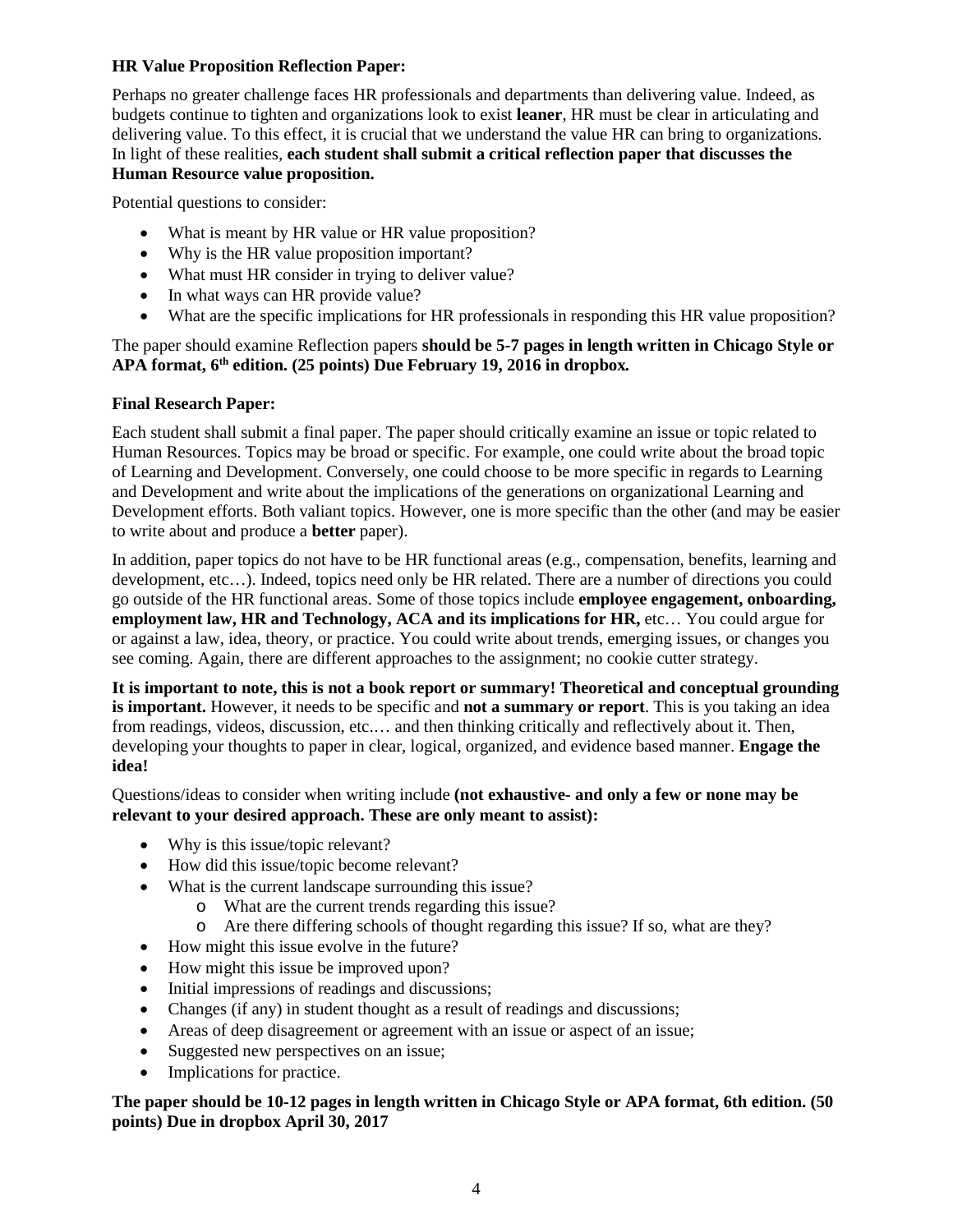# **Final Group Project:**

Students will work in groups on a comprehensive group project. The goal of the project is to analyze an HR issue, collaborate with group members on a solution; and develop a clear, thorough, and organized proposal. Each group will present their findings. **Students are strongly encouraged to meet periodically throughout the semester.** Group discussion forums will be made available in D2L. Final projects will be deposited in D2L drop boxes.

You have creative freedom as to what your presentation entails and how you go about it. However, at a minimum, projects should include the formal written proposal, relevant handouts, and a presentation component e.g., PowerPoint, prezi, etc. Prepare as if you will be presenting to actual boards of directors, organizational leadership, HR leadership, steering committees, and etc.

Topics will be shared with students the first week of class. Students will select groups in week 2. **Due April 23, 2017. 50 points per group member**

# **Final Group Project will be graded on the following:**

- **Thoroughness:** Did you address what was asked-the problem? Were you thorough in your treatment of the problem or did you just regurgitate HR language? Did you think critically about the problem? Did you consider alternative solutions?
- **Clarity:** Is your proposal's direction clear? Are documents and presentation materials clear?
- **Collaboration:** Did all group members participate and work together?
- **Handouts:** Did you provide handouts? Are they quality handouts? Do the handouts support the presentation?
- **Proposal and Presentation:** Is there a presentation and written proposal? Do they address the issue and/or problem? Do they support one another?

# **Grading:**

This is a letter-graded course: A, B, C, D, or F. The course will be graded as outlined below:

 $A=90\% - 100\%$ B=80%-89% C=70%-79% D=60%-69% F=59% and lower

Grades are based on the total points earned throughout the course.

# **Written assignments will be graded on the following:**

- **Clarity:** Are your ideas and points clear? Is it hard to decipher what you are saying and where you are trying to take the reader? Is your position clearly stated (think thesis and its development)?
- **Organization:** Is your paper organized? Is there a clear thesis statement with subsequent supporting paragraphs? Do the supporting paragraphs have topic sentences? Is there a conclusion?
- **Cohesion:** Does your paper flow together? Do the parts represent the sum?
- **Evidence based:** While these are exercises in reflection and critical analysis, are the claims that you make based on research, facts, etc.? Are your claims and positions supported? Have you cited your sources?
- **Grammar:** Is your paper grammatically sound?

**Notice:** Failure to meet assignment due dates could result in a grade of I (Incomplete) and may adversely impact Tuition Assistance and/or Financial Aid.

# **Communication and Feedback from Instructor**

I am available for face to face meetings. Students desiring such a meeting should schedule an appointment via e-mail or phone. E-mail may very well be the most effective and efficient mode of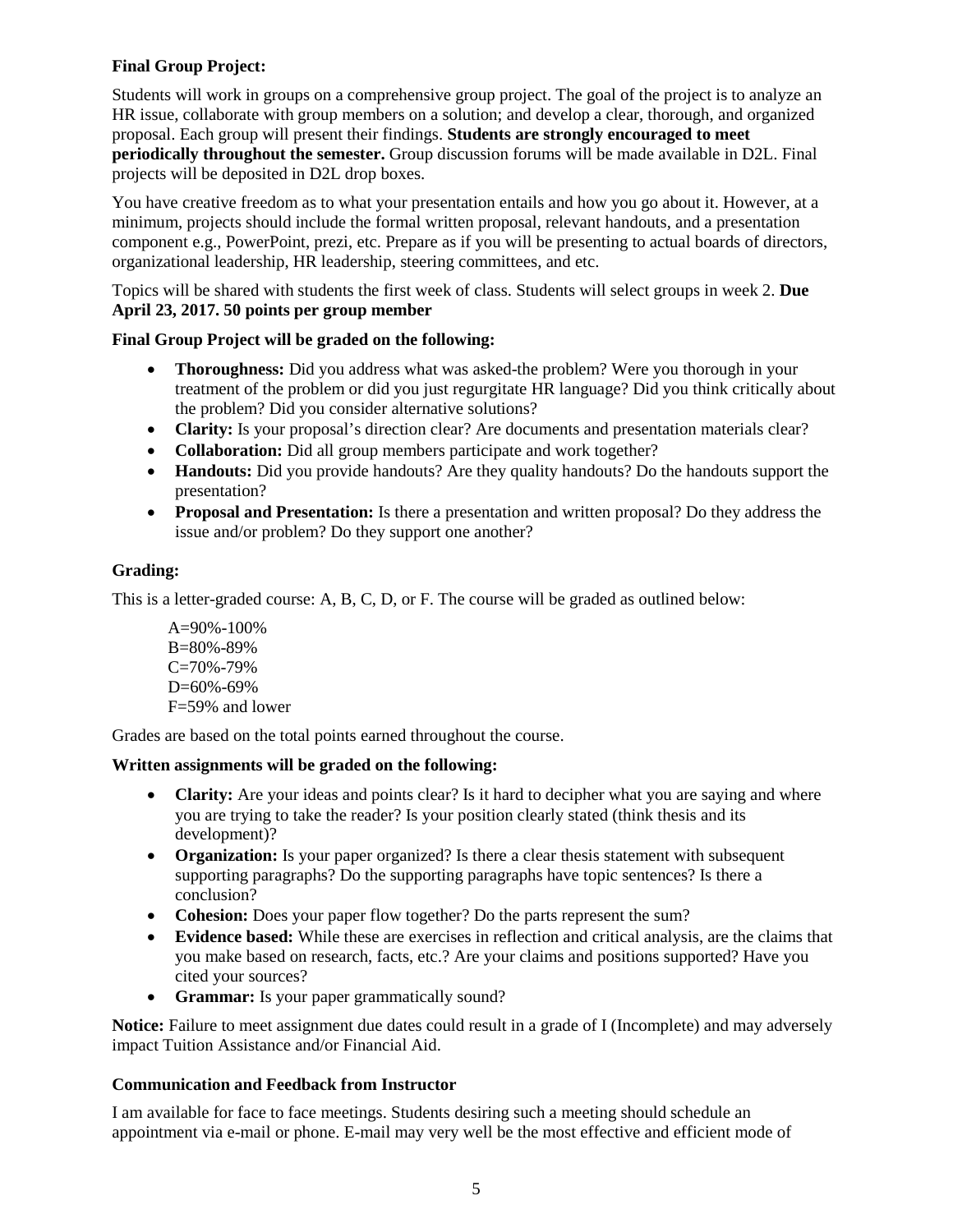communication. I will make every attempt to reply no later than 48 hours from receipt. Every attempt will be made to answer sooner.

Course discussions will be graded 5-7 days after their occurrence. Reflection papers will be graded and returned to students 7-10 days from receipt. Final paper will be graded and returned to students in 10-14 days from receipt. Final group projects will be graded 3-5 days after presented.

# **Please feel free to contact me with any questions or concerns.**

All official correspondence from distance learning instructors will be sent only to students' ou.edu address.

# **Late assignments and Make-up Policy:**

Course discussions are critical to the course. Due to the timed, online format, making up discussions is not feasible. Late reflection papers will result in a letter grade reduction per week they are late. Group projects are due the final week of class. As such, there is no ability to make the projects up.

# **Absences:**

Presence at course discussions and group project meetings is mandatory. You must be present at both to successfully complete the course. Students should make every effort to alert the instructor-ahead of timeof any absences. I am totally aware that life happens. In the event something unforeseen happens, please contact me so we can discuss if alterations are feasible in this scenario. In addition, students should make every effort to alert their classmates-ahead of time- that the student will miss group meetings and/or discussions.

# **Religious Observance:**

It is the policy of the University to excuse the absences of students that result from religious observances and to reschedule examinations and additional required classwork that may fall on religious holidays, without penalty. [\[See Faculty Handbook 3.15.2\]](https://apps.hr.ou.edu/FacultyHandbook/)

#### **Reasonable Accommodation Policy:**

Students requiring academic accommodation should contact the Disability Resource Center for assistance at (405) 325-3852 or TDD: (405) 325-4173. For more information please see the Disability Resource Center website<http://www.ou.edu/drc/home.html> In addition, you may contact your local OU Site Director. Any student in this course who has a disability that may prevent him or her from fully demonstrating his or her abilities should contact me personally as soon as possible so we can discuss accommodations necessary to ensure full participation and facilitate your educational opportunities.

# **Title IX Resources and Reporting Requirement:**

For any concerns regarding gender-based discrimination, sexual harassment, sexual misconduct, stalking, or intimate partner violence, the University offers a variety of resources, including advocates on call 24/7. To learn more or to report an incident, please contact the Sexual Misconduct Office at 405-325-2215 (8 to 5, M-F) or OU Advocates at 405-615-0013 (24/7). Also, please be advised that a professor/GA/TA is required to report instances of sexual harassment, sexual assault, or discrimination to the Sexual Misconduct Office. For more information, please see [http://www.ou.edu/eoo.](http://www.ou.edu/eoo)

# **Adjustments for Pregnancy/Childbirth Related Issues:**

Should you need modifications or adjustments to your course requirements because of documented pregnancy-related or childbirth-related issues, please contact your professor or the Disability Resource Center at 405/325-3852 as soon as possible. Please see<http://www.ou.edu/eoo/faqs/pregnancy-faqs.html> for answers to commonly asked questions.

# **Statement about the MHR Program Planner and Human Relations Website:**

Students should become familiar with the MHR Program Planner that was sent to each student upon admission into the program. The planner has a description of the HR program objectives and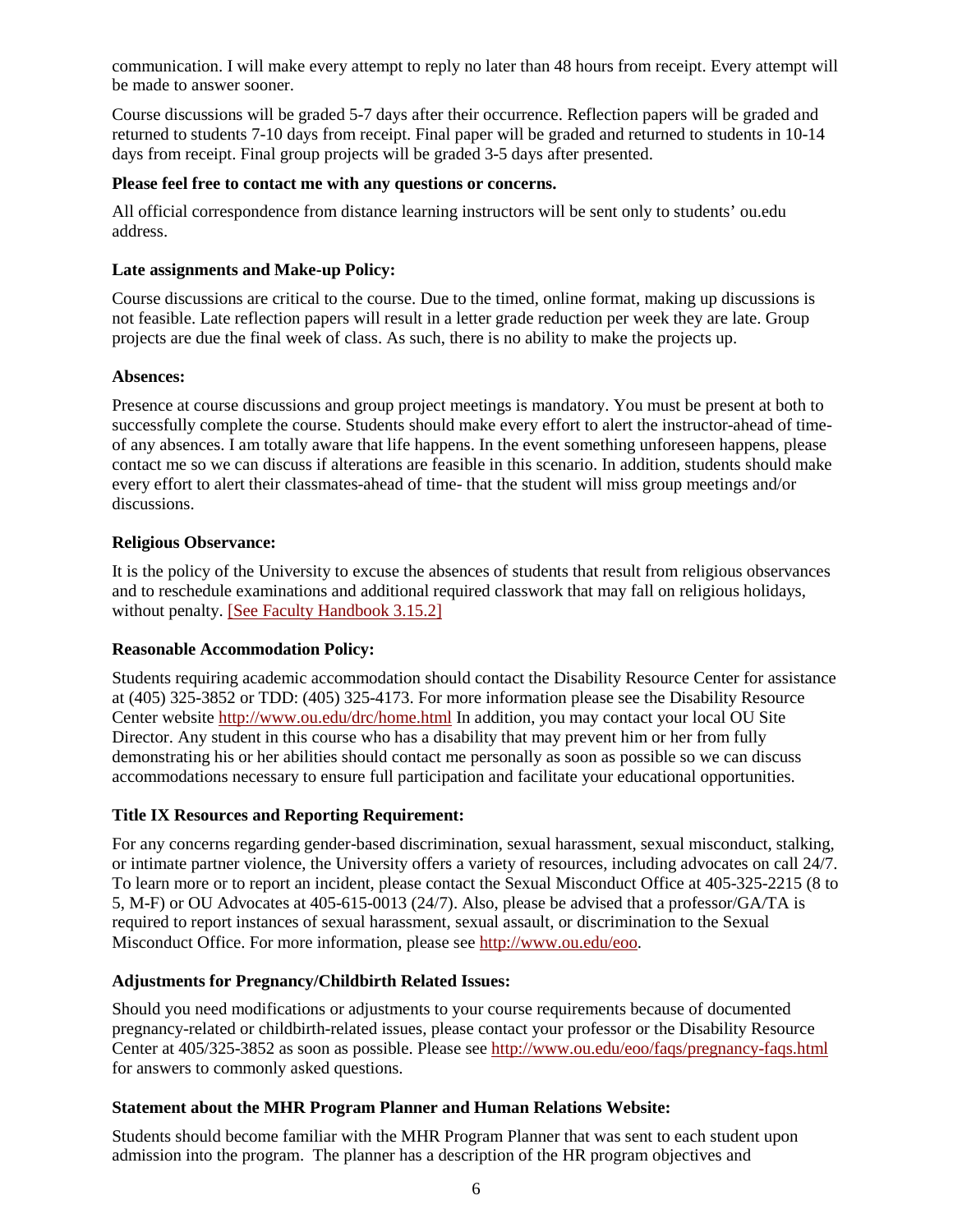requirements, suggestions for graduate study, financial assistance, and graduation information. Of particular interest is the information on the comprehensive exams and the internship. For further information please visit the Department of Human Relations Website at:<http://www.ou.edu/cas/hr>

# **Incomplete Grade Policy:**

A grade of "I" is not automatically assigned, but rather must be requested by the student by submitting to the instructor a "Petition for and Work to Remove an Incompleted Grade" form. An "I" can never be used in lieu of an "F" nor can an "I" be assigned because of excessive failure to participate in class activities.

# **Technical Support Information:**

If you experience technical problems, contact Information Technology by visiting their website at: <http://webapps.ou.edu/it/>or contacting them by telephone at: (405) 325-HELP (4357).

# **Procedures for Completion of Course Evaluation:**

Upon completion of the course students should go to the [Advanced Programs Online Learning](http://www.ou.edu/content/outreach/ap/student_resources/online_learning.html)  [Information webpage](http://www.ou.edu/content/outreach/ap/student_resources/online_learning.html) and click on the applicable semester link under "Online Course Evaluation" which will direct them to the evaluation. The evaluation will take approximately five minutes to complete. Completion of the online evaluation is an important tool allowing Advanced Programs to gain information and student feedback for improvement of courses.

Your responses will be kept confidential. They will be reviewed by the department and only supplied to the professor once grades for the course have been submitted.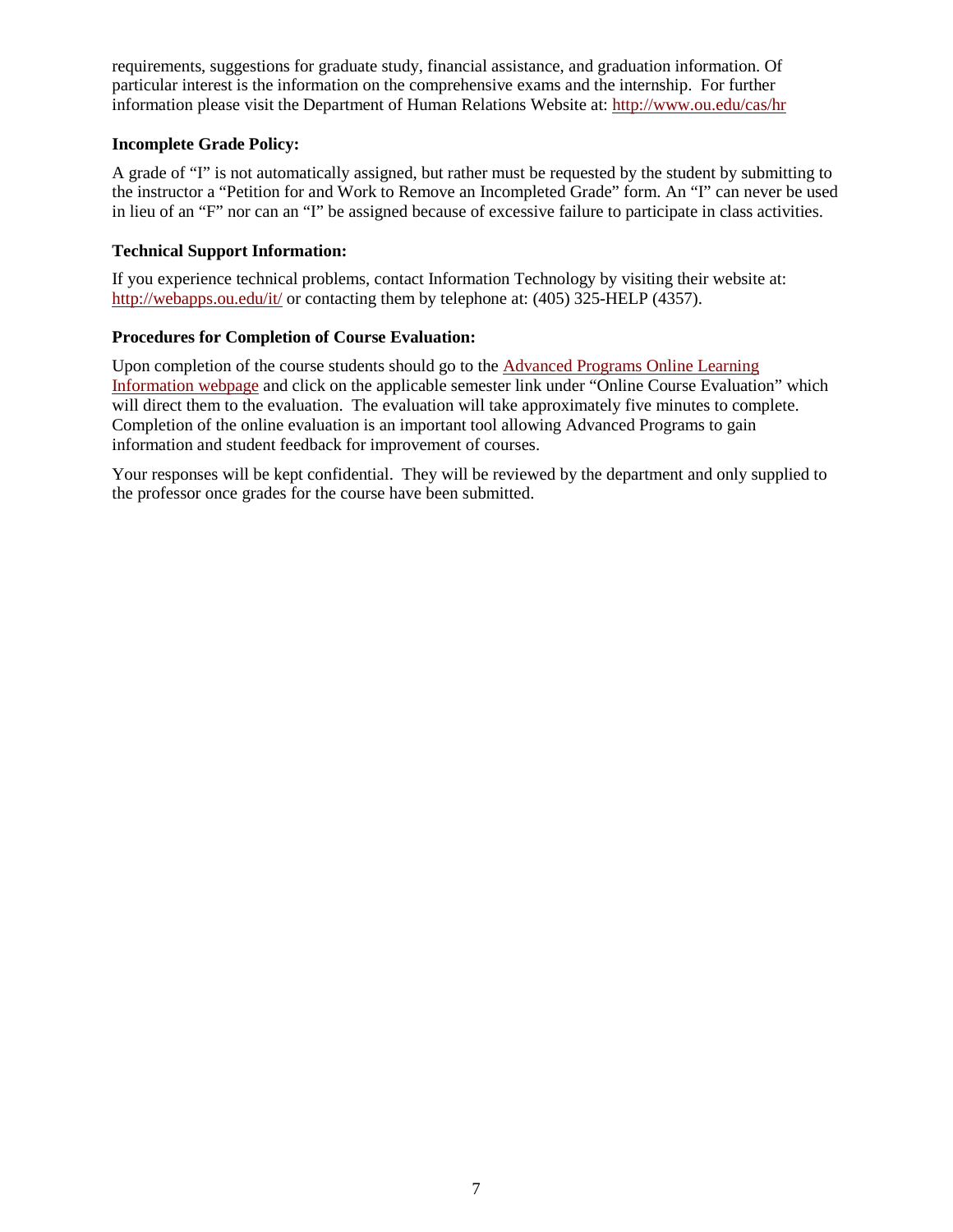### **POLICIES AND NOTICES**

#### **Attendance/Grade Policy**

**Note:** Attendance/absences do not apply to online courses. However, participation in all course activities is extremely important to student success in online courses.

Excused absences are given for professor mandated activities or legally required activities such as emergencies or military assignments. It is the policy of the University to excuse absences of students that result from religious observances and to provide without penalty for the rescheduling of examinations and additional required class work that may fall on religious holidays. Unavoidable personal emergencies, including (but not limited to) serious illness; delays in getting to class because of accidents, etc.; deaths and funerals, and hazardous road conditions will be excused.

If you are obtaining financial assistance (TA, STAP, FA, VA, Scholarship, etc.) to pay all or part of your tuition cost, you must follow your funding agency/institution's policy regarding "I" (Incomplete) grades unless the timeline is longer than what the University policy allows then you must adhere to the University policy. Students who receive Financial Aid must resolve/complete any "I" (Incomplete) grades by the end of the term or he/she may be placed on "financial aid probation." If the "I" grade is not resolved/completed by the end of the following term, the student's Financial Aid may be suspended make the student ineligible for further Financial Aid.

Students are responsible for meeting the guidelines of Tuition Assistance and Veterans Assistance. See the education counselor at your local education center for a complete description of your TA or VA requirements.

# **Academic Integrity and Student Conduct**

Academic integrity means honesty and responsibility in scholarship. Academic assignments exist to help students learn; grades exist to show how fully this goal is attained. Therefore all work and all grades should result from the student's own understanding and effort.

Academic misconduct is any act which improperly affects the evaluation of a student's academic performance or achievement. Misconduct occurs when the student either knows or reasonably should know that the act constitutes misconduct. Academic misconduct includes: cheating and using unauthorized materials on examinations and other assignments; improper collaboration, submitting the same assignment for different classes (self-plagiarism); fabrication, forgery, alteration of documents, lying, etc…in order to obtain an academic advantage; assisting others in academic misconduct; attempting to commit academic misconduct; destruction of property, hacking, etc; intimidation and interference with integrity process; and plagiarism. All students should review the Student's Guide to Academic Integrity at [http://integrity.ou.edu/students\\_guide.html](http://integrity.ou.edu/students_guide.html)

Students and faculty each have responsibility for maintaining an appropriate learning environment. All students should review policies regarding student conduct at<http://studentconduct.ou.edu/>

## **Accommodation Statement**

The University of Oklahoma is committed to making its activities as accessible as possible. For accommodations on the basis of disability, please contact your local OU Site Director.

#### **Course Policies**

Advanced Programs policy is to order books in paperback if available. Courses, dates, and professors are subject to change. Please check with your OU Site Director. Students should retain a copy of any assignments that are mailed to the professor for the course.

Any and all course materials, syllabus, lessons, lectures, etc. are the property of professor teaching the course and the Board of Regents of the University of Oklahoma and are protected under applicable copyright.

For more information about Advanced Programs, visit our website at:<http://www.goou.ou.edu/>